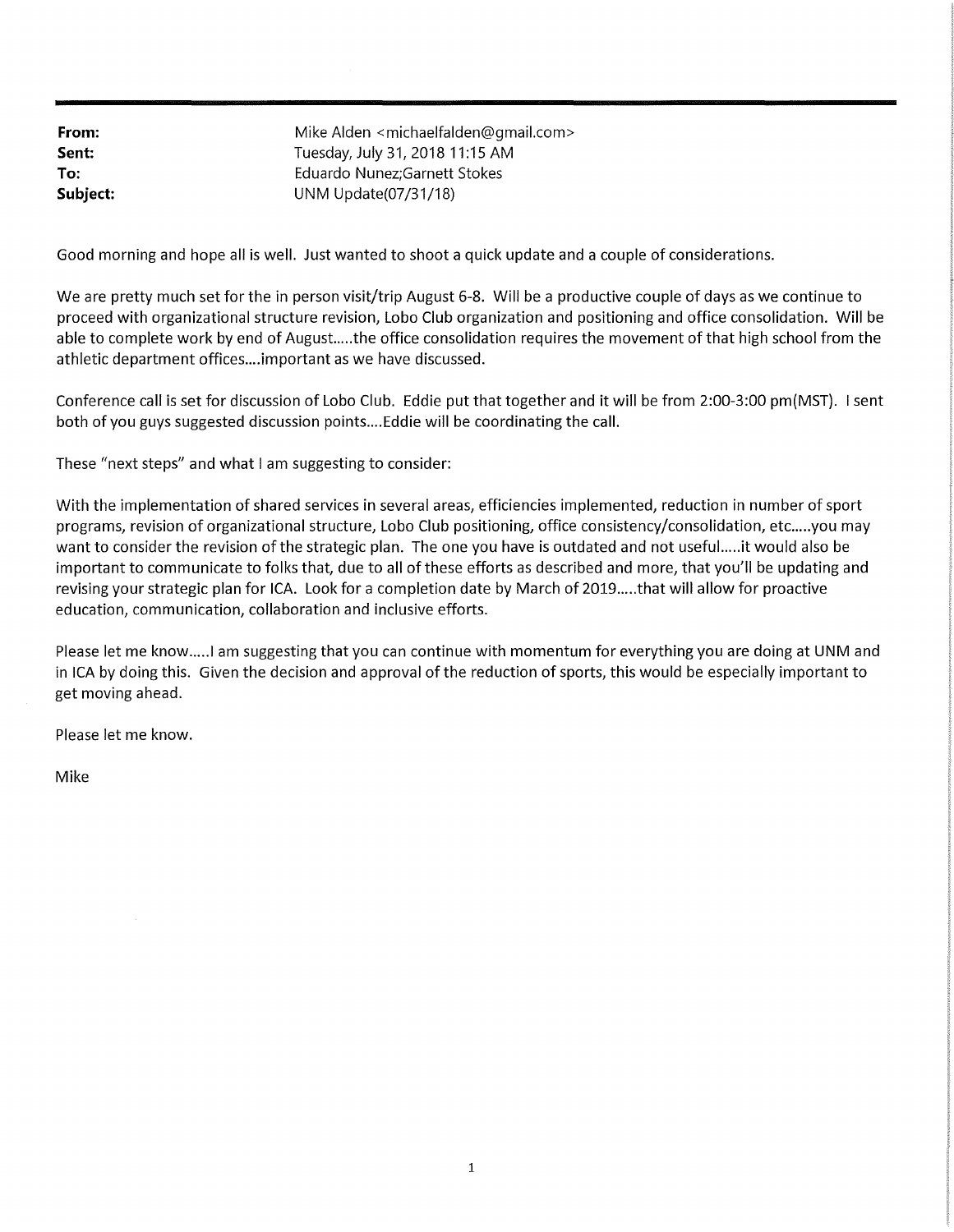**From: Sent: To: Cc: Subject:**  Mike Alden <michaelfalden@gmail.com> Wednesday, July 25, 2018 8:19 AM Eduardo Nunez;Janice Ruggiero Garnett Stokes UNM Update(07 /25/18)

Good morning, Eddie and Janice. Janice, looking forward to us working together to put together this upcoming trip to ABQ. Hoping to finalize this week....much to do:)!

One particular area of importance is the moving of the high school which is currently located in your athletics building. This is a primary importance ..... that will certainly not be seen as appropriate to have a high school located in the same building as an intercollegiate athletics program. Further, the relocation of that high school will create the needed space to efficiently consolidate the operational/administrative efforts of ICA.

Please let me know your thoughts on plans to meet with, communicate and assist the high school with relocating....this really needs to be done now if possible. Janice, you had indicated previously that there were alternative locations for this to move to another place not far from the current spot. If there are agreements that I can review, that would also be helpful.

Finally .... floor plans for your athletics buildings(where you will be consolidating and where you will be revising for Lobo Club and sport programs)will be necessary. If you could please send to me.

Look forward to visiting soon.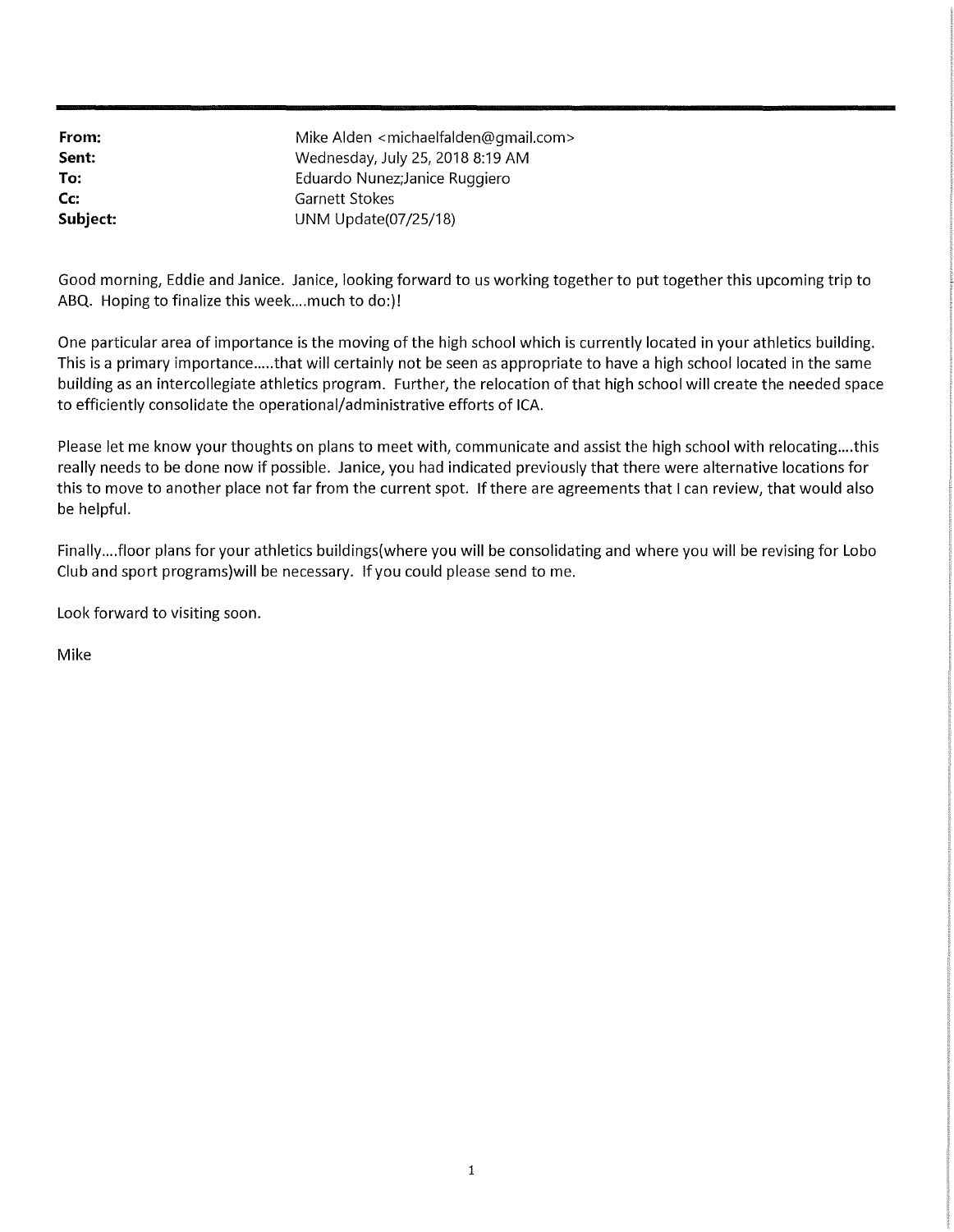| From:    | Alden, Michael F. < AldenM@missouri.edu>       |
|----------|------------------------------------------------|
| Sent:    | Friday, September 21, 2018 9:14 AM             |
| To:      | Garnett Stokes; Eduardo Nunez; Janice Ruggiero |
| Cc:      | Matthew, Sandy K.                              |
| Subject: | UNM Project Upate(09/21/18)                    |

Good morning from Columbia, MO. Hoping all of you are well. Looking forward to traveling to ABQ to be with UNM September 27-30.

In our discussions and planning, we have been working on several areas in ICA and with UNM. During that time in ABQ, the itinerary that has been established will allow us further work and anticipated progress in the following areas(not in priority order):

**Multi Year Plan-UNM** ICA has been operating with a strategic plan that was incorporated/revised in 2015. Janice and Breda Bova were reviewing the plan and will provide status and/or any update on the points/plans/objectives presented. This won't be a lengthy evaluation.... just a short/efficient review and status of the relevant points that UNM ICA has in the current strategic plan. We will use some of these in our revision and update of the multi year plan. It's important that before we get together Janice and Breda have done this basic analysis and identified those areas determined to be included in our updated plan. As a reminder, the expectation is we would have a revised/new and efficient multi-year plan in place by April 2019.

**Lobo** Club-the hybrid model is the direction you are heading. Eddie and I will be meeting with the Executive Committee of the Lobo Club to communicate and work with them on reorganization implementation, board size, priorities, targeting no more than 3 signature events per year, reporting lines and how the Lobo Club is part of the entire external operations side of ICA. Eddie will need to make sure he has this summarized and communicates the major points in an efficient and succinct manner. This will allow for discussion and communication strategy to Lobo Club members and constituents. We will be communicating with the Lobo Club Exec Committee on our upcoming presentation to the Lobo Club Staff.

**/CA Restructure-Eddie** and Janice should be positioned to present the new restructured department. Eddie and I will also be meeting with Dorothy Anderson on ICA structure, External Operations and Lobo Club. This will include a variety of areas which we have previously discussed and outlined.

**External Operations Restructure-Eddie** and l(and perhaps Janice?)will be meeting with the entire external operations unit(direct and extended(ie concessions, multi-media, etc.))to go over the new structure and allow for questions/answers.

**Lobo Club Staff-Eddie** and I will be meeting with the Lobo Club staff to discuss and present the revised organizational structure and allow for questions/answers.

**Office Consolidations-As** part of the restructuring/efficiency that has been developed, UNM also must move forward with plans and timelines to consolidate the administrative area in the ICA building and reorganize(and enhance presence of Lobo Club)the Maloof Building. We have been suggesting that the high school utilizing space in your athletic building is concerning per our previous discussions. There must be a defined plan and timeline for these moves.

**Constituent Update-Eddie** will be hosting a group of select/diverse constituents on Saturday a.m. I will join Eddie as he presents the work in progress and completed on the restructuring, Lobo Club and also just general discussions. This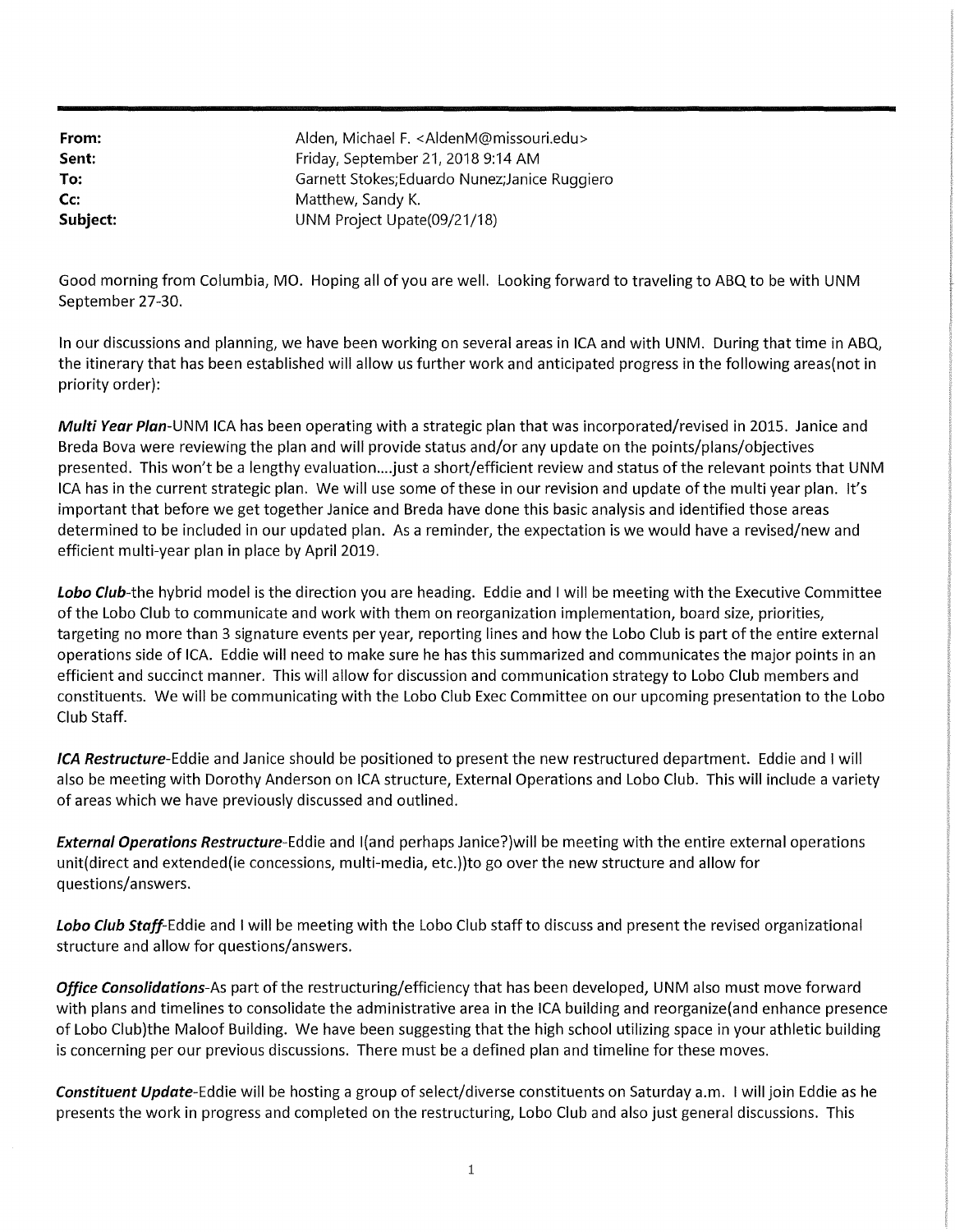allows for additional "connections" and collaborations, which are so critically important as you know. Eddie and his team are putting the gathering together.... I am attending to lend support and perhaps perspective on areas as needed.

With the needs to "ramp up" the external operations, revenue generation, brand building, awareness, marketing, etc.... it's important that the plans Eddie and his team have put/are putting in place are determined, defined, communicated and implemented.

This provides my understanding of the general plans and objectives for this planned trip to ABQ. I appreciate being included as part of your team and assisting where directed and suggested. Please let me know if you have any questions. See you next week.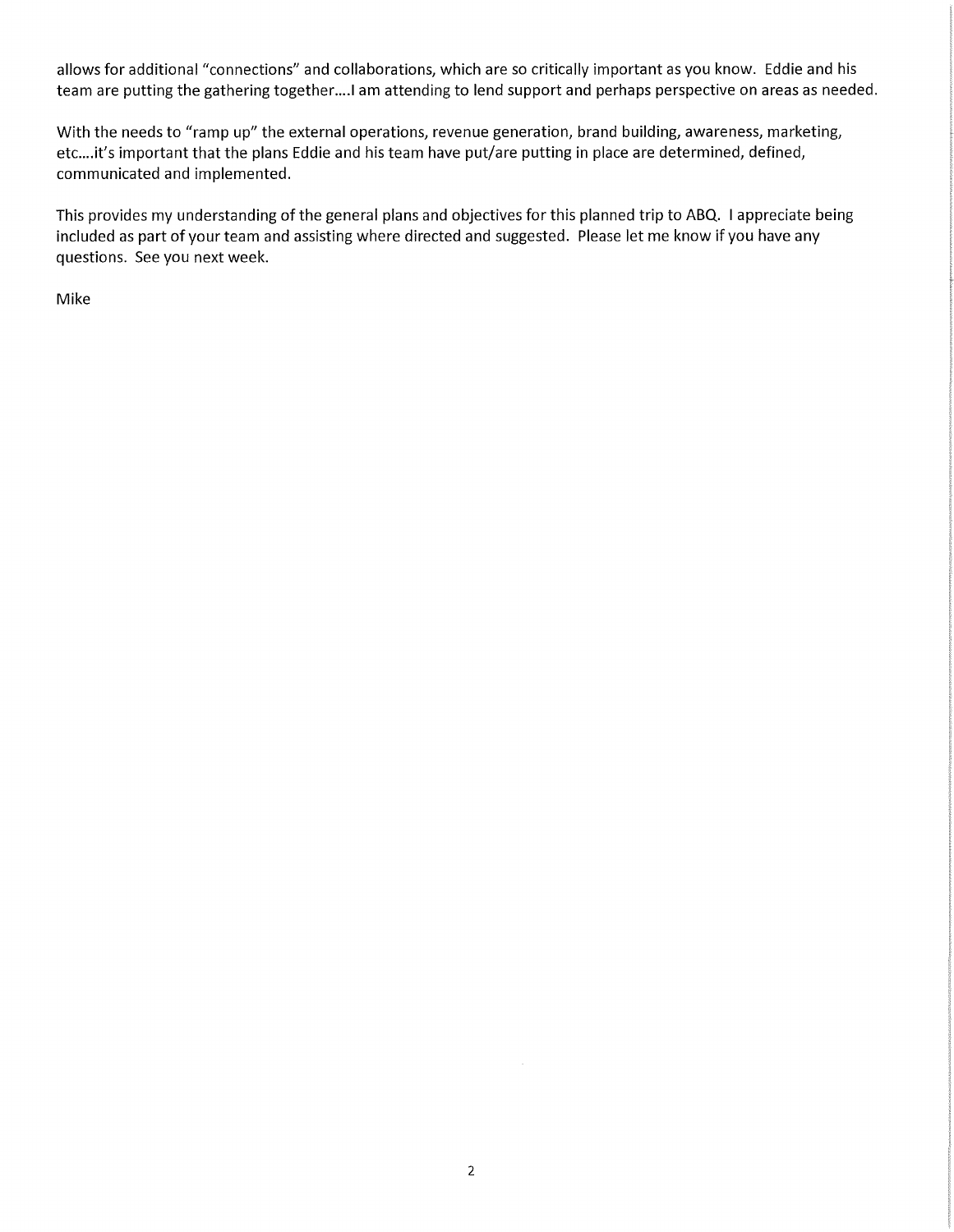| From:    | Alden, Michael F. <aldenm@missouri.edu></aldenm@missouri.edu> |
|----------|---------------------------------------------------------------|
| Sent:    | Thursday, September 13, 2018 11:50 AM                         |
| To:      | Garnett Stokes:Eduardo Nunez                                  |
| Subject: | UNM Project Update (09/13/18)                                 |

Good afternoon from Columbia, MO. Beautiful day here..... Fall is beginning to arrive and always a pretty time of the year in the Midwest. Hoping things are well in Albuquerque.

I've been monitoring your continued work at UNM and know that you are moving forward on the completion of the restructure of ICA, the restructure of External Operations and the restructure of the Lobo Club. The implementation of the external operations/revenue generation component of ICA is critically important to stabilization and growth.

On the multi-year planning, your analysis of the 2015 strategic plan for ICA and our building off of those priorities will be essential. As we have discussed, you have an expectation that this would be revised/developed by April of 2019.

My understanding is that you have been discussing the movement of the high school from your athletic department offices. That is very, very good news and extremely important that you proceed as quickly as possible. There are two primary reasons why it is important to recapture that space:

l)A big part of your restructure/efficieny plans is the consolidation of offices and the efficiencies that are developed through your leadership team being in congruent space. Further, the freeing up of that space in the Maloof Building will prioritize the Lobo Club/ Annual Fund(and fundraising)and provide much needed space for your sport coaches and student-athletes.

2)1t is strongly advised that high school students, support and activities not be associated with your athletic program. The NCAA is very clear on the importance of a clear line of demarcation between these areas. Practically and responsibility wise, your current set up is not recommended to continue. Also, from an "optics" standpoint, this is not good.

Much more to do, I'm sure. I appreciate being a part of your team and look forward to visiting with you as you need. Our agreement is through April of 2019 and happy to work on these projects and provide consultation as needed.

Have a great day!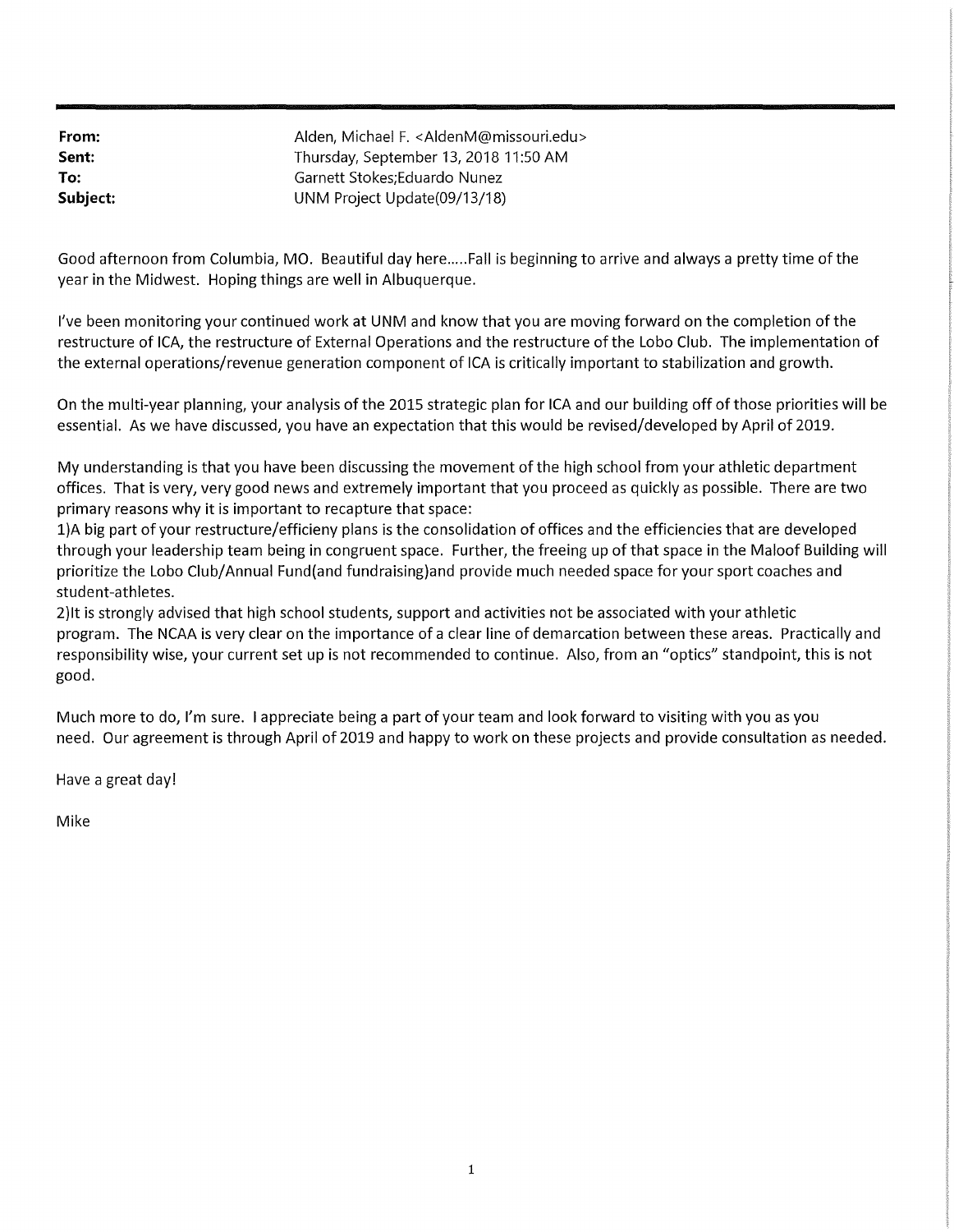**From: Sent:**  Mike Alden <michaelfalden@gmail.com> Tuesday, July 31, 2018 4:19 PM To: **Garnett Stokes Cc:** Eduardo Nunez **Subject:** Re: UNM Update(07/31/18)

If we push it I think it's feasible ... my agreement with you guys is over April 30 ... we could do April if that is more comfortable for you?

> On Jul 31, 2018, at 1:48 PM, Garnett Stokes <stokesg@unm.edu> wrote:

>

> Mike, this all looks good, except I don't want to overpromise on delivery dates. Is end of March feasible? G >

- > -----Original Message-----
- > From: Mike Alden <michaelfalden@gmail.com>
- > Sent: Tuesday, July 31, 2018 11:15 AM
- > To: Eduardo Nunez <nuneze@unm.edu>; Garnett Stokes <stokesg@unm.edu>
- > Subject: UNM Update(07 /31/18)
- >

> Good morning and hope all is well. Just wanted to shoot a quick update and a couple of considerations.

>

>Weare pretty much set for the in person visit/trip August 6-8. Will be a productive couple of days as we continue to proceed with organizational structure revision, Lobo Club organization and positioning and office consolidation. Will be able to complete work by end of August.....the office consolidation requires the movement of that high school from the athletic department offices .... important as we have discussed.

>

> Conference call is set for discussion of Lobo Club. Eddie put that together and it will be from 2:00-3:00 pm(MST). sent both of you guys suggested discussion points.... Eddie will be coordinating the call.

>

> These "next steps" and what I am suggesting to consider:

>

> With the implementation of shared services in several areas, efficiencies implemented, reduction in number of sport programs, revision of organizational structure, Lobo Club positioning, office consistency/consolidation, etc.....you may want to consider the revision of the strategic plan. The one you have is outdated and not useful.....it would also be important to communicate to folks that, due to all of these efforts as described and more, that you'll be updating and revising your strategic plan for ICA. Look for a completion date by March of 2019 ..... that will allow for proactive education, communication, collaboration and inclusive efforts.

>

> Please let me know.....I am suggesting that you can continue with momentum for everything you are doing at UNM and in ICA by doing this. Given the decision and approval of the reduction of sports, this would be especially important to get moving ahead.

>

> Please let me know.

>

> Mike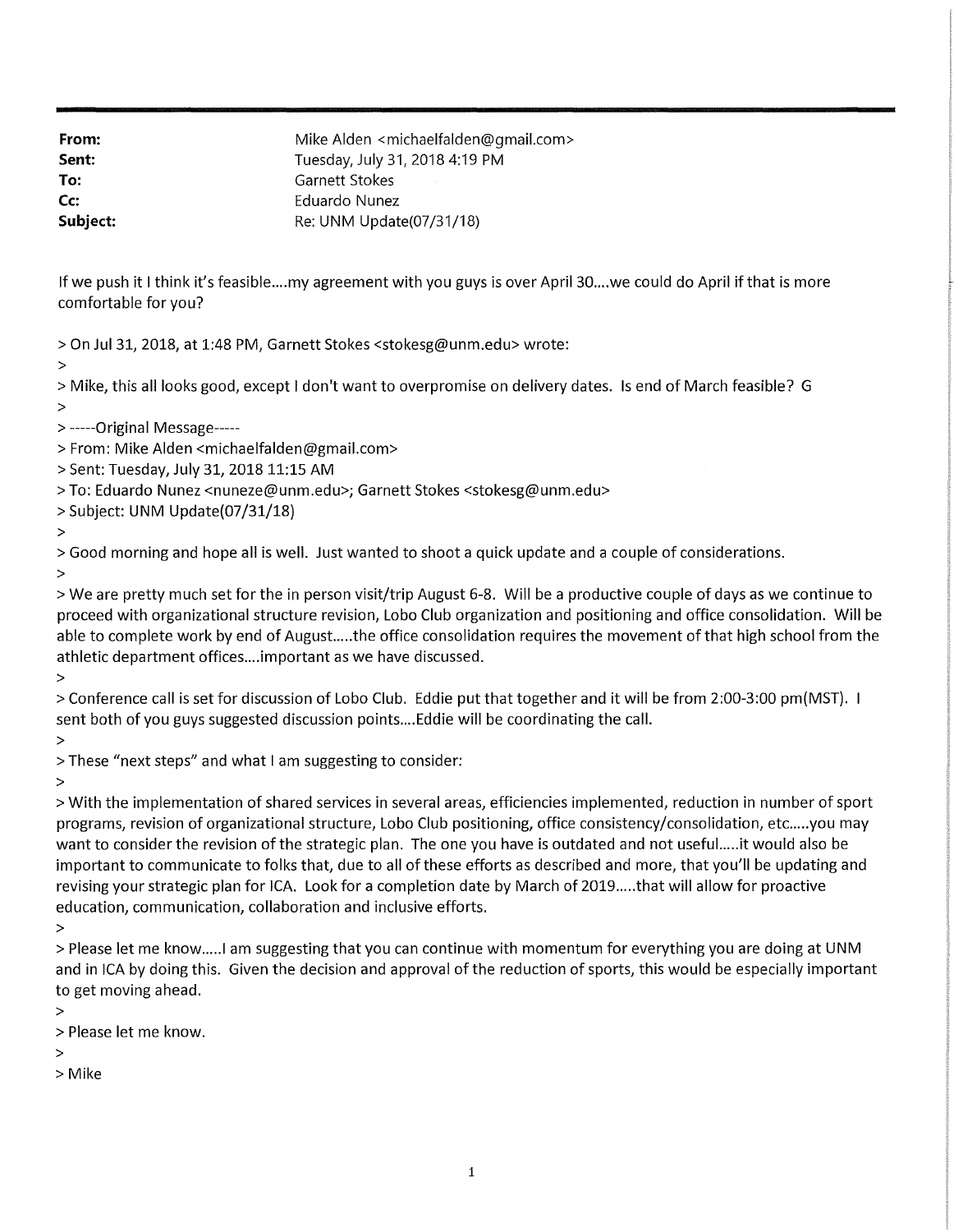**From: Sent:**  Mike Alden <michaelfalden@gmail.com> Friday, July 27, 2018 1:29 PM **To:** Eduardo Nunez **Cc: Garnett Stokes;Janice Ruggiero Subject:** Re: UNM Project Update(07/26/18)

Thanks for the update, Eddie .... it's pretty important that we get these offices consolidated now and move that high school out of the athletic department.

> On Jul 27, 2018, at 10:34 AM, Eduardo Nunez <nuneze@unm.edu> wrote:

>

> Just an update on a couple of items ...

> Lobo Club Finance Committee had a meeting this week (many of the finance comm member are exec. Comm members), I was able to explain further the process of restructuring the lobo club. They were very supportive and are excited to moving to a more defined role.

> Office Move to Student Success Center - Had a conversation with Tom Neale today regarding the space and he advised me that they have a plan but the plan will not allow us to move into the space until next summer (2019). AMES High School will remain in the current space for this entire Fall and Spring. I explained to him that was not what we had discussed and our plan was to move in this fall.

> I am planning on speaking with David to get his perspective but definitely need to have a larger conversation.

- > Thanks
- > Eddie
- $\rightarrow$
- $\mathbf{v}$
- > EDDIE NUNEZ
- > DIRECTOR OF ATHLETICS

>

- > University of New Mexico
- > COLLEEN J. MALOOF BUILDING
- > MSC04 2680 | 1 UNIVERSITY OF NEW MEXICO ALBUQUERQUE, NM 87131
- > 505.925.5510 I nuneze@unm.edu
- > GoLobos.com
- >

> -----Original Message-----

- > From: Mike Alden <michaelfalden@gmail.com>
- > Sent: Thursday, July 26, 2018 10:26 AM
- > To: Garnett Stokes <stokesg@unm.edu>; Eduardo Nunez <nuneze@unm.edu>;
- > Janice Ruggiero <ruggiero@unm.edu>
- > Subject: UNM Project Update(07 /26/18)
- >
- > Good morning from Columbia, MO. Hope all os you are well.
- >

> Janice, thank you for your leadership on the upcoming trip and work ahead in ABQ. I just received flight confirmation and look forward to being in ABQ August 6-8.

>

> I understand that we will be working on 3 specific initiatives .... although there can be other topics that we might also consider l 1 m sure! ICA organization, Lobo Club organization/leadership/structure and office consolidation/efficiencies.

>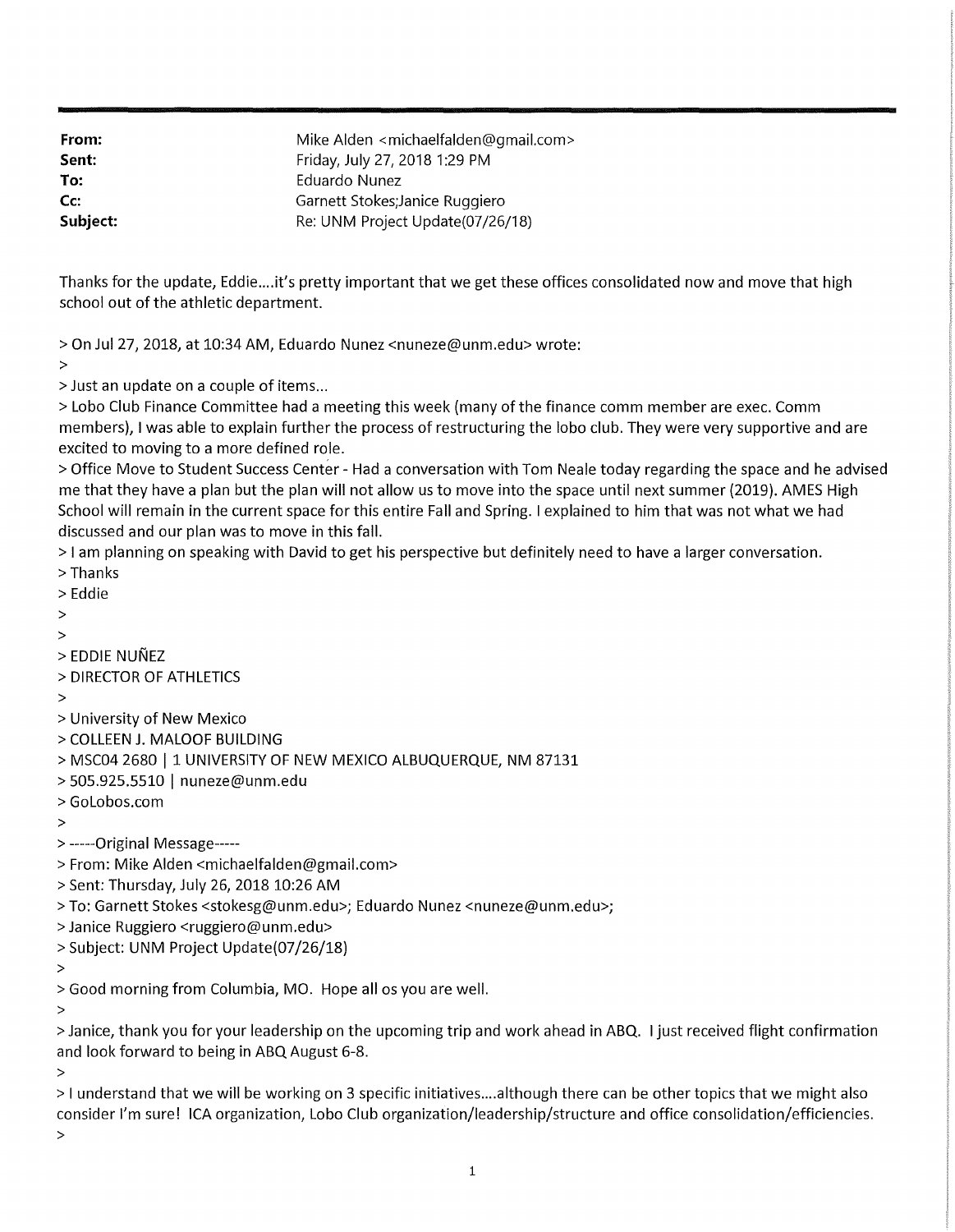> A couple of things that will be important for you to facilitate/address:

>

> -The Lobo Club will need to know my role, the general agenda/topic and the planning/development process. We need to meet with Lobo Club exec comittee/volunteer leadership, UNM Foundation, committee developed by President's Office, Lobo Club Staff. What are we doing? Why are we doing it? How will we collectively(critical)do it? What are the plans? What are the anticipated(and hoped for)outcomes? The Lobo Club has been independent for a long time .... and may continue to be so. I'm not sure they are fully up to speed on the work we will be doing….and communicating, defining, asking, collaborating and involving is so important. We know that ultimately UNM would want to go on a national search for leadership in late September/October with a hoped for person in place by Thanksgiving. >

> -ICA organization work hoping that we can work together to really analyze the organization, help to further define the culture and expectations, consider policies/procedures guidelines, incorporate thoughts on strategic plan and ensure the structure/flow/communication/collaborations/etc are laid out and defined in the way best serving your successes. Will need to make sure we have all materials accessible as necessary.

>

> -Office Consolidation-building and office layouts for the 2 facilities most directly impacted, but we will also want the master plan of where everyone is, why and how it all works. It will be necessary for you to meet with the high school that has used space in your athletic department building, communicate and work with them to relocate before the start of each(UNM and high school)classes begin. It was communicated to me that there is alternative space for these folks and while it would have been preferable that they would have been alerted to this earlier.....there is urgency in working with them immediately to get this done. All part of the plan.

> Looking forward to seeing all of you soon. Please let me know if there are questions, suggestions, thoughts, comments and/or if there is further clarification. Thanks for the opportunity.

>

> Mike

<sup>&</sup>gt;